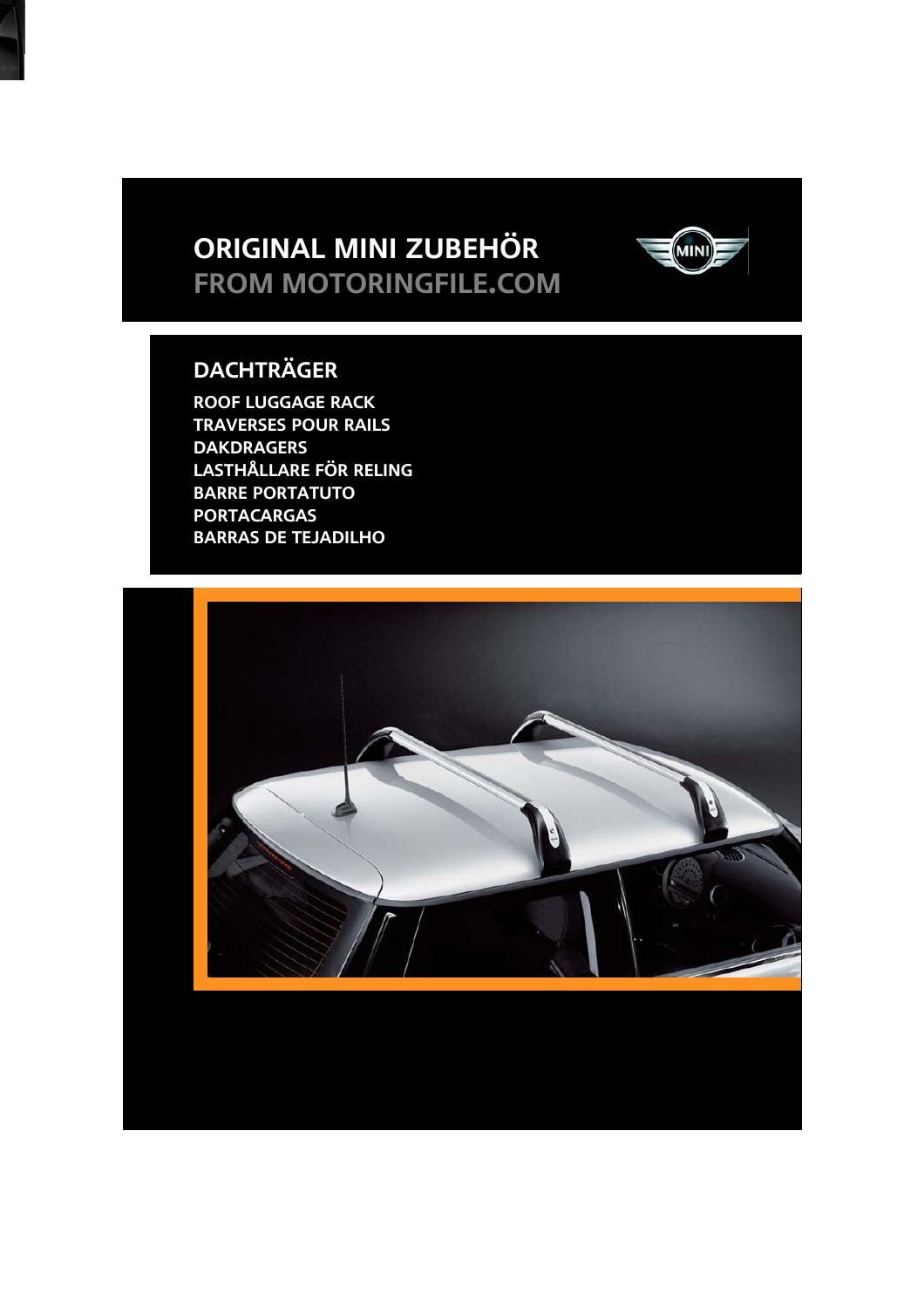#### **Roof luggage rack Installation information**

#### **Contents**

- [General Information 14](#page-2-0)
- [Safety information 14](#page-2-1)
	- [Parts kit 15](#page-3-0)
- [Initial fitting of roof luggage rack 16](#page-4-0)
	- [Removing the cover caps 16](#page-4-1)
	- [Fitting the roof luggage rack 16](#page-4-2)
- [Fitting the roof luggage rack attachments 18](#page-6-0)
	- [Removing the roof luggage rack 18](#page-6-1)
		- [Installing the cover caps 19](#page-7-0)
- [Readjusting the distance between roof luggage rack feet 19](#page-7-1)

© 2006 BMW AG, Munich/Germany Reprint, also by way of extract, only with written permission of BMW AG, Munich. Printed in Germany on environmentally-friendly paper (chlorine-free bleached, recyclable). Printing errors, mistakes excepted and subject to changes.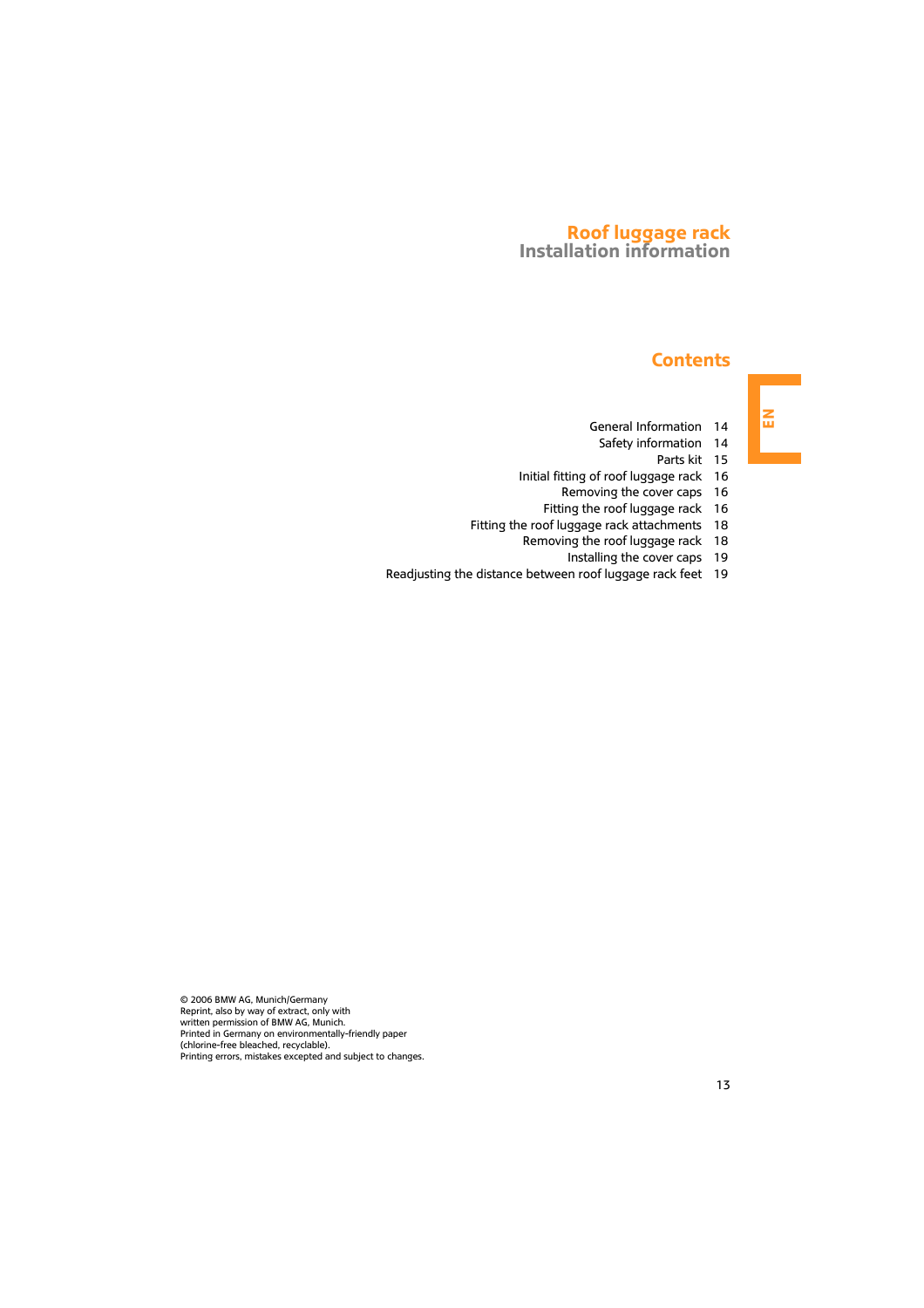#### <span id="page-2-0"></span>**General Information**

MINI recommends using only parts and accessory products that it has checked for safety, function and suitability and approved on this basis.

For ease of fitting, the roof luggage rack should be fitted with the aid of a second person.

Your MINI dealer can provide assistance during the initial fitting of the roof luggage rack or fit it for you.

#### **Symbols used**



Denotes instructions or warning information that you must heed.



Denotes instructions that draw your attention to special features.

Denotes a movement that must be performed in the direction indicated by the arrow.

Denotes the end of the instruction.

road conditions, road surface, side wind conditions and the general traffic conditions. We recommend a maximum road speed of 130 km/h.

Check that the fixing elements of the rack system are securely attached before each journey. Repeat the check every 1000 km and retighten if necessary.

When transporting with the roof luggage rack, follow the road traffic or country-specific regulations.

Evenly distribute the items of luggage and keep the centre of gravity as low as possible.

Secure the goods being transported against sliding with suitable clamping belts.

Remove the roof luggage rack when it is not in use in order to save fuel and for safety.

It is essential to note the car height when the roof luggage rack is loaded.

Never drive into a car wash when the roof luggage rack is fitted. Otherwise this could result in considerable damage.

### <span id="page-2-1"></span>**Safety information**



The total permitted roof load of **75 kg** must not be exceeded.

**Effective load + attachments + roof luggage rack = roof load**

Remember that the vehicle with loaded roof luggage racks exhibits different road behaviour particularly when moving away quickly, during heavy braking or rapid cornering.

Match the speed of the car with loaded roof luggage rack to the specific conditions such as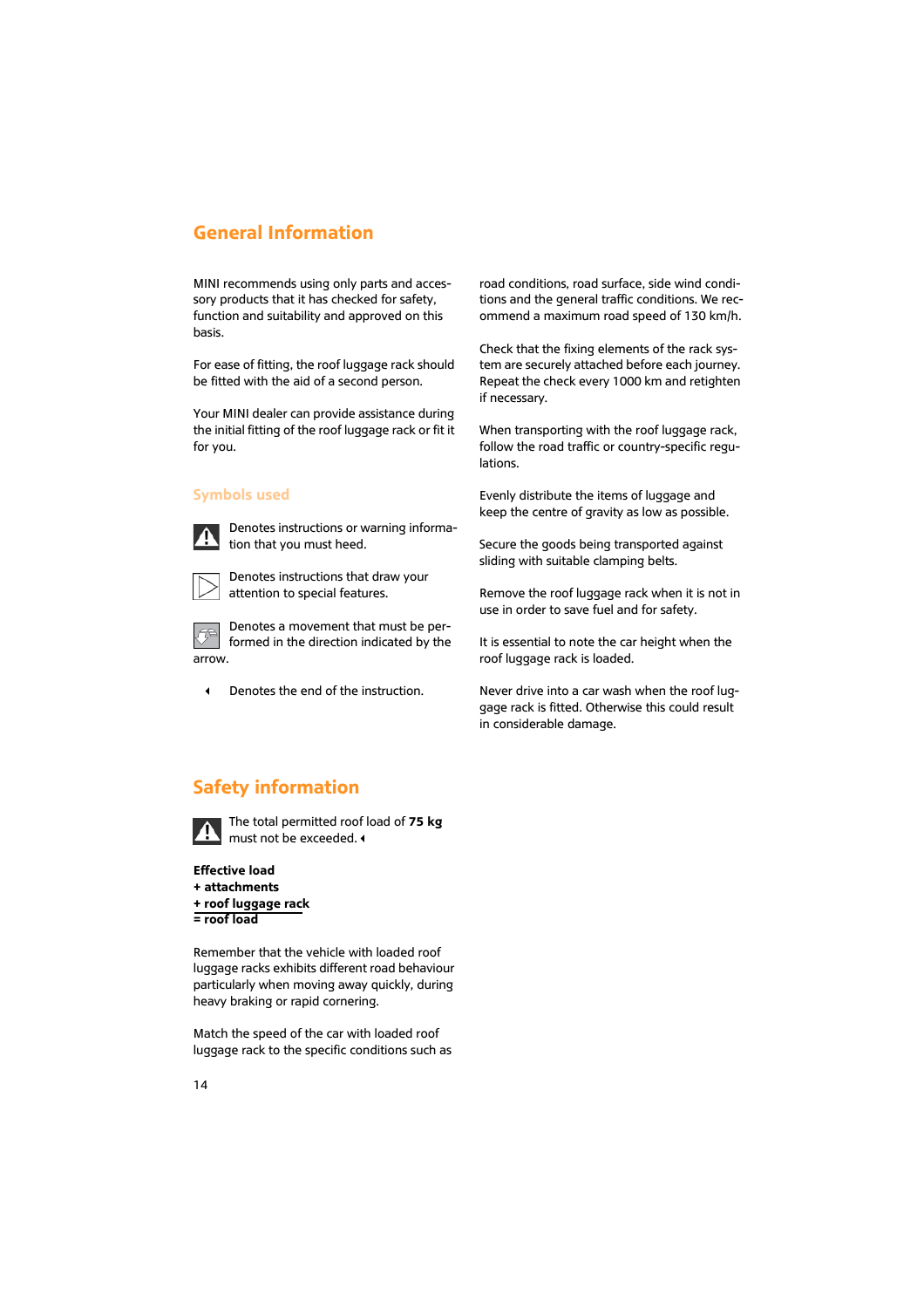### <span id="page-3-0"></span>**Parts kit**



- **A** Roof luggage rack (2x)
- **B** Key (2x)
- **C** Torque wrench
- **D** Cover cap (4x)
- **E** Detaching hook
- **F** Fitting aid
- **G** Detachment aid
- **H** Allan key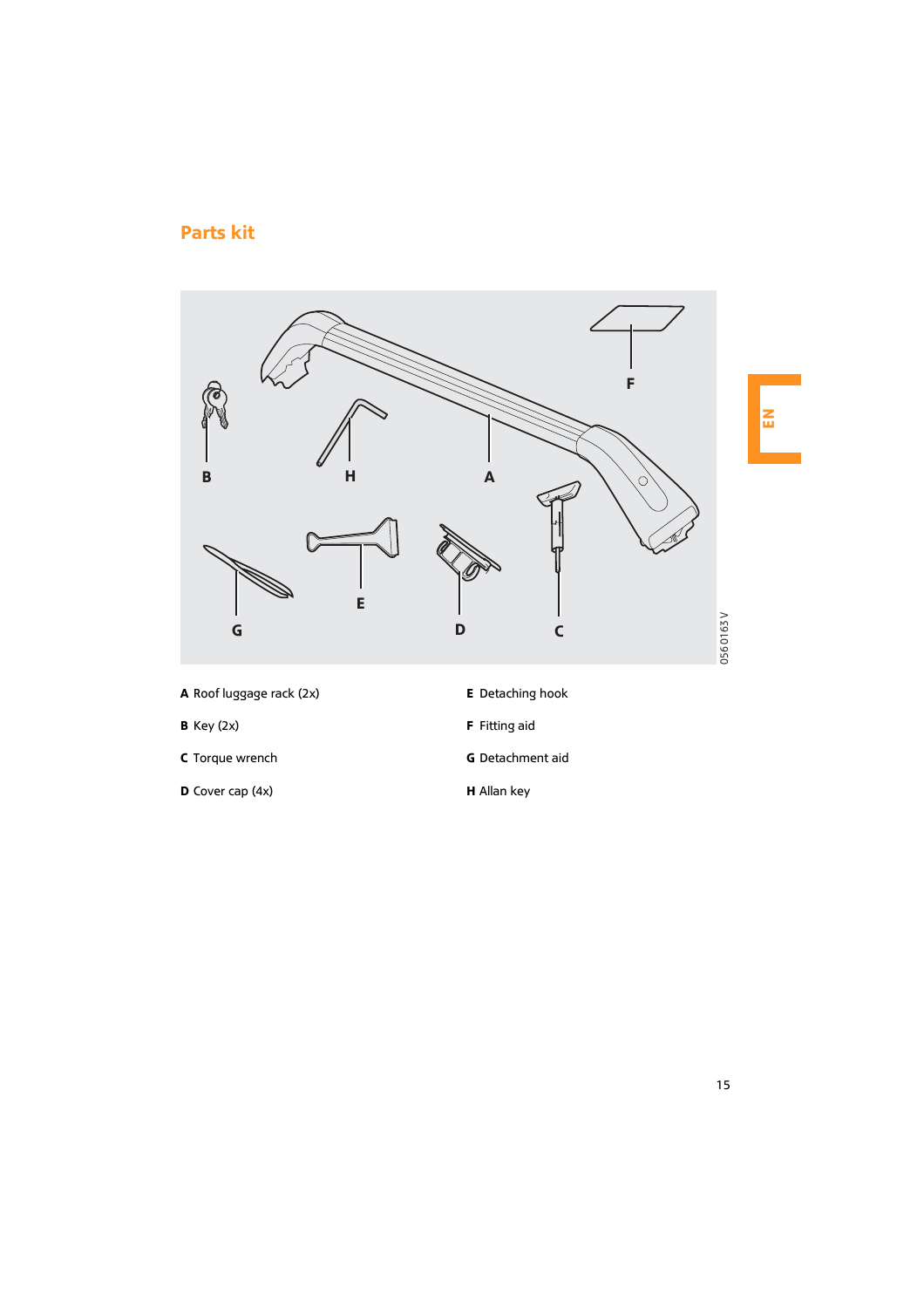#### <span id="page-4-0"></span>**Initial fitting of roof luggage Removing the cover caps rack**



There are mounting fixtures at four locations on the roof for fitting the roof luggage rack.

<span id="page-4-1"></span>

This step is not required for the initial fitting.

Remove cover caps **D** with detaching hook **E**.

Stow cover caps **D** and detaching hook **E** in a suitable place in the car.



Push fitting aid **F** between the roof strip (1) and the roof (2). Carefully pull off the pre-cut piece of the roof strip with detachment aid **G**.

#### <span id="page-4-2"></span>**Fitting the roof luggage rack**



There is a line (1) on torque wrench **C**. This serves as a positioning aid when sliding on the lower sleeve (2) if it has become loose.

056 0155 V

0560155V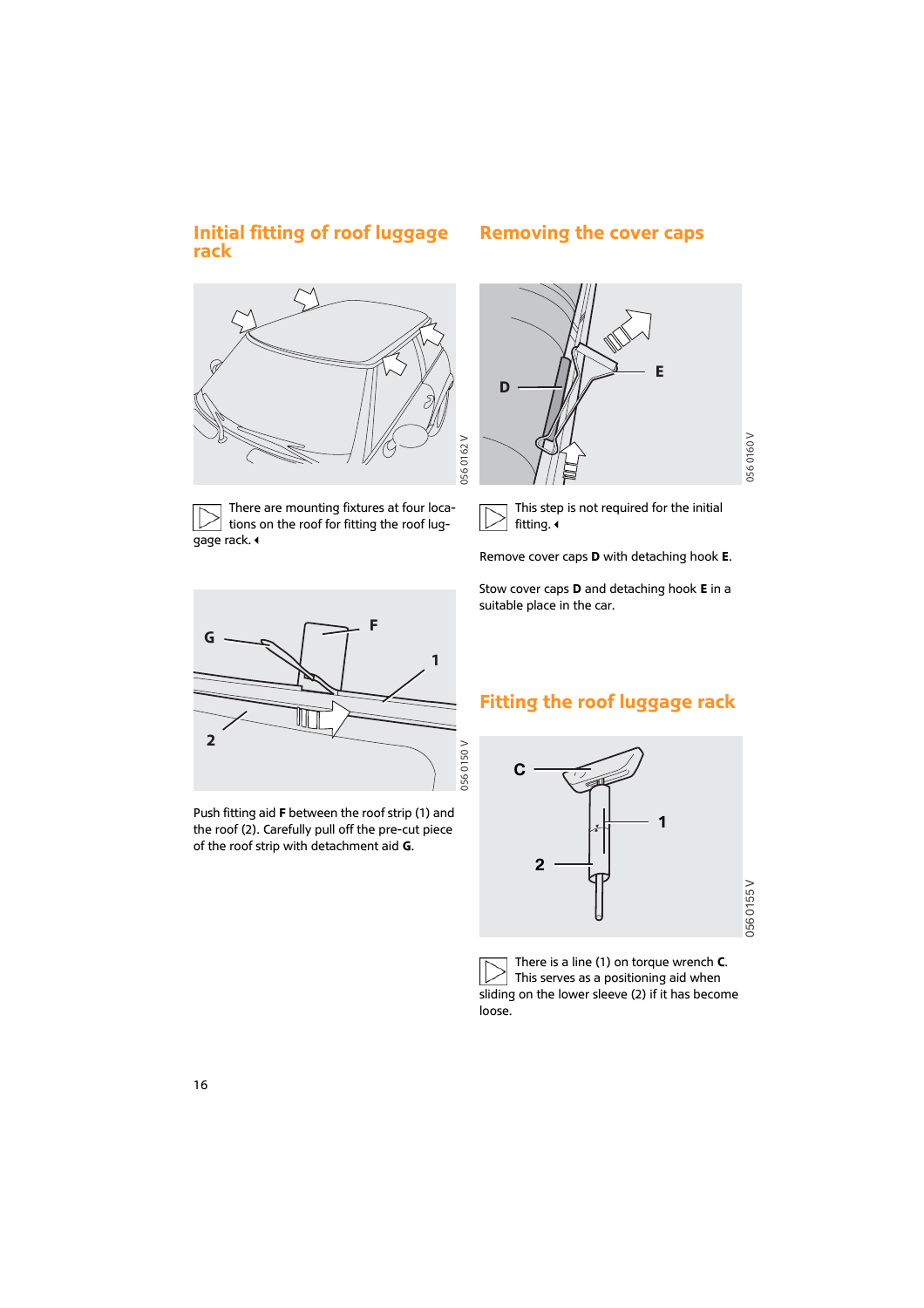After fitting the lower sleeve, the lines must be aligned to ensure the function of torque wrench **C**.



Open the lock (1) and swivel the cover cap (2) upwards.

Unscrew the bolt (3) with torque wrench **C** up to the stop.



Carefully place the feet (1) of roof luggage rack **A** on one side according to the alignment instructions on the bottom of the profile on the roof.

Press the clamping plate (2) into the mounting fixture until the centring pin (3) protrudes through the bore in the clamping plate (2).



At the bottom right of the roof luggage rack profile there is a label which shows the alignment of the roof luggage rack on the vehicle roof.



Tighten the bolt (1) until the two arrows on torque wrench **C** lie above one another. This indicates the required torque of 6 Nm is reached.

Ensure that the sliding block (2) runs over the clamping plate (3).

056 0152 V

**J56 0152 V**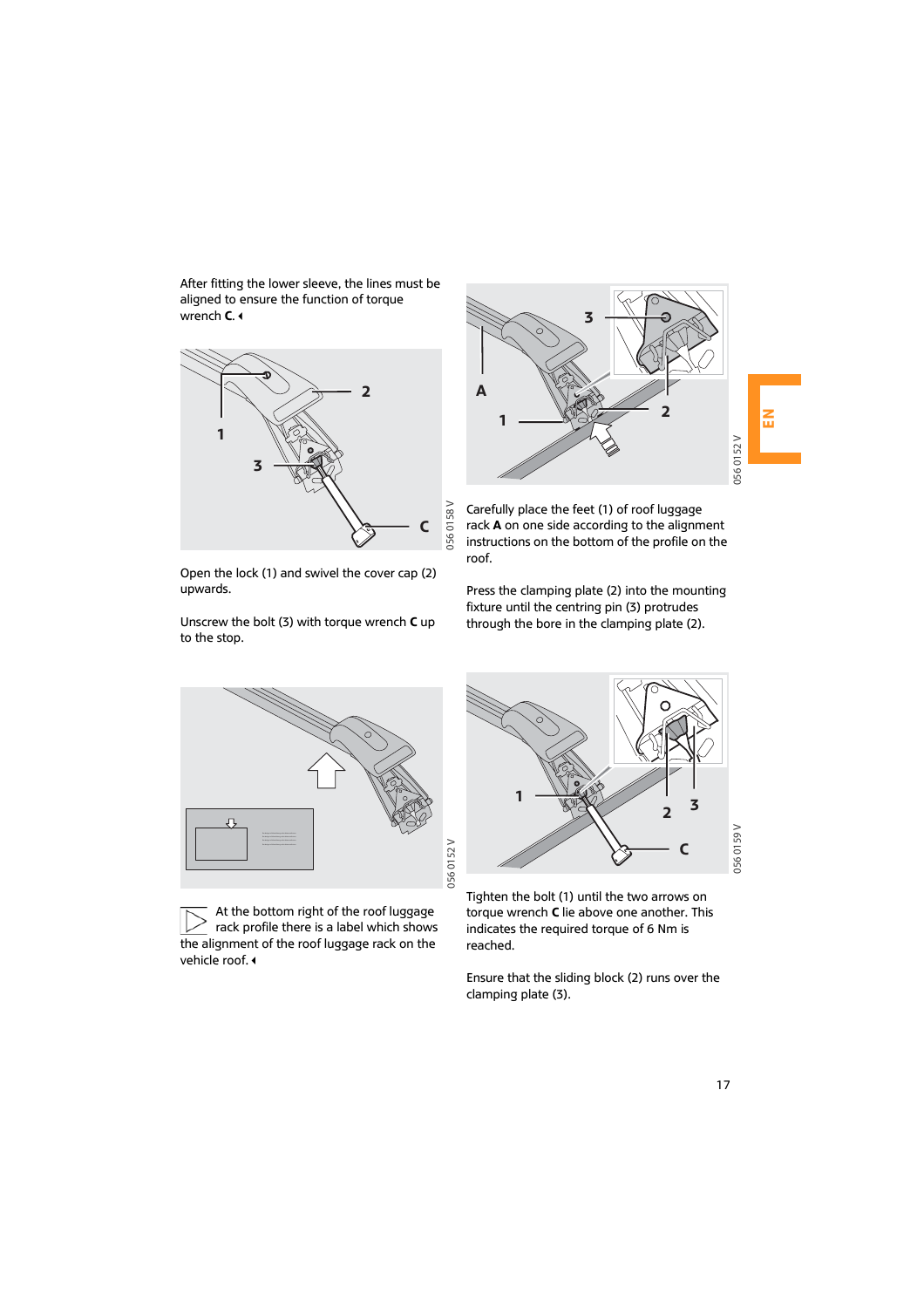#### <span id="page-6-0"></span>**Fitting the roof luggage rack attachments**



Heed the respective installation information when fitting roof luggage rack attachments.

Unlock the cover cap (1) with key **B** and swivel it downwards. Slide the roof luggage rack attachments into the roof luggage rack profile (2) and affix them in accordance with the respective installation information.

Close the cover cap (1) again and lock it with key **B**.

#### <span id="page-6-1"></span>**Removing the roof luggage rack**



You must unload roof luggage rack **A** before removing.

Removal is carried out in reverse order.



Repeat the procedure on the opposite side.

If necessary, adjust the distance between the feet of the roof luggage rack as described on page [19](#page-7-1).



Swivel the cover cap (1) closed and close the lock (2) with key **B**.



If the cover cap (1) cannot be closed, the clamping plate is not attached

correctly.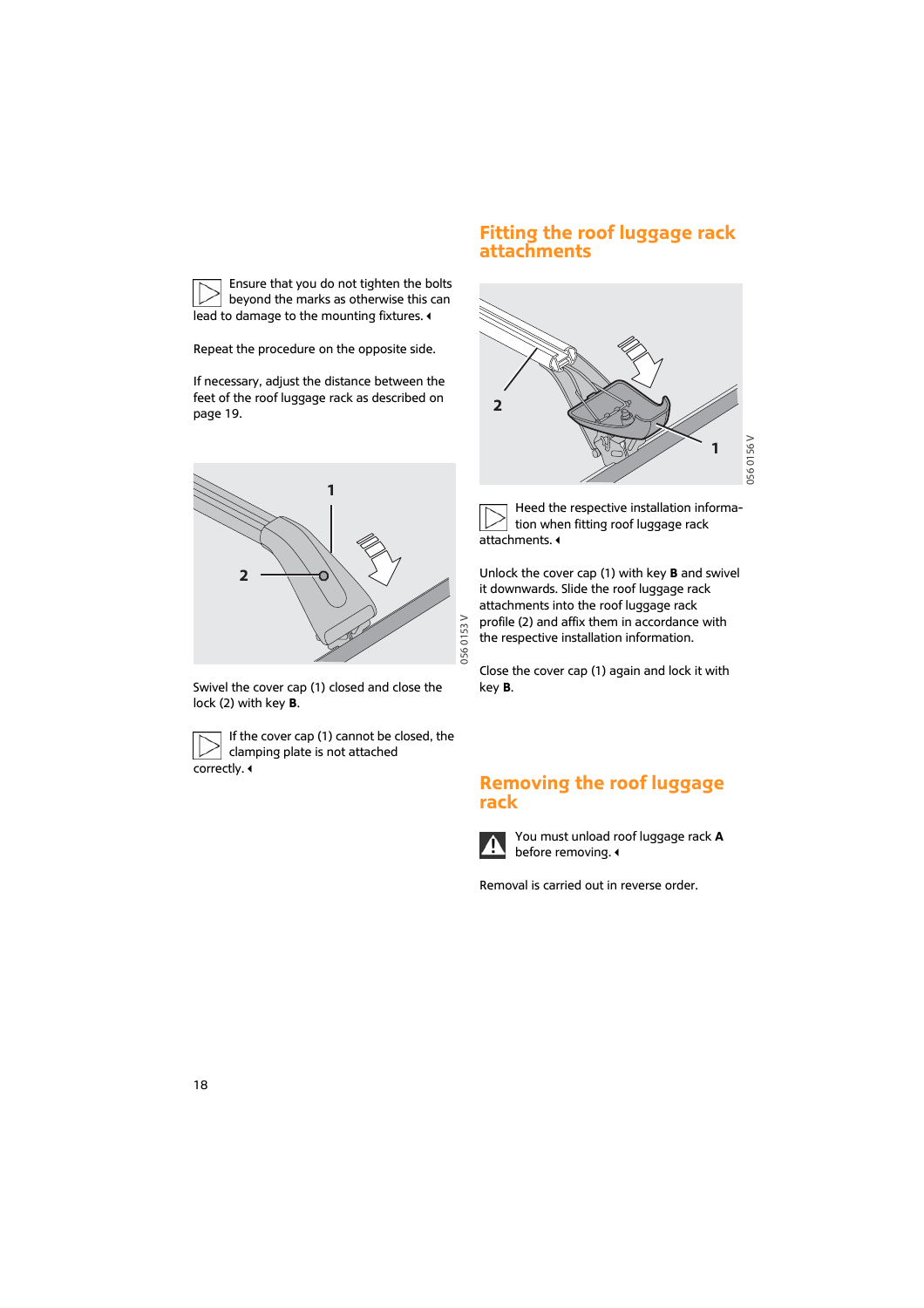#### <span id="page-7-0"></span>**Installing the cover caps**



Install cover cap **D** in the mounting fixture (1).



Loosen the two profile bolts (1) using Allan key **H** until the roof luggage rack foot (2) can just be moved.

Press the clamping plate (2) into the mounting fixture so that the centring pin (3) protrudes through the bore in the clamping plate (2).

Tighten the bolt (4) a little so that the roof luggage rack foot (2) cannot move in the mounting fixture.

Tighten the two profile bolts (1) with Allan key **H** followed by the bolt (4) with torque wrench **C** to the required torque of 6 Nm.

Close the cover cap and close the lock with key **B**.

Remove key **B** and stow it in a suitable place.

<span id="page-7-1"></span>



Fit roof luggage rack **A** on one side; on the other side unlock the lock of the cover cap (1) with key **B a**nd open the cover cap (1).

**H**